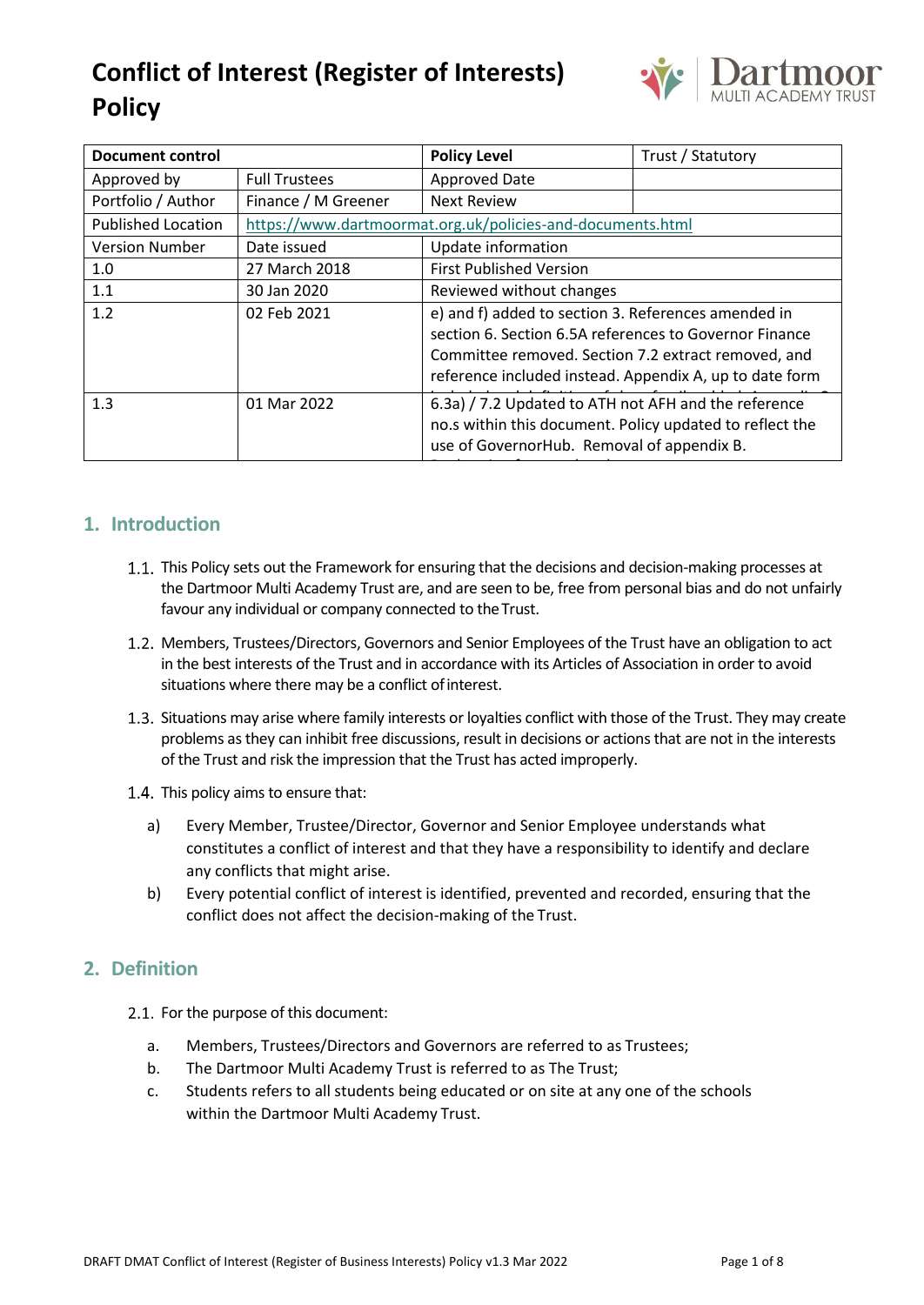

### **3. Legal Framework**

- 3.1. This Policy takes its legal framework from the following legislation and statutory guidance:
	- a) Companies Act 2006;
	- b) Conflicts of Interest: A Guide for Charity Trustees;
	- c) The ESFA Academies Trust Handbook;
	- d) The Articles of Association of the Dartmoor Multi Academy Trust.
	- e) Section 33 of Financial Reporting Standard 102
	- f) Section 9.15 and appendix 1 of the Charities SORP.

#### **4. What is a Conflict of Interest?**

- 4.1. The Trust adopts the definition of the Charity Commission which states that a Conflict of Interest is any situation where a Trustee or Senior Employee's personal interests or loyalties could, or could be seen, to prevent the Trustee or Senior Employee from making a decision in the best interests of the Trust.
- 4.2. Conflicts of interest usually arise in the following situations:
- **Benefits to Trustees/Senior Employees -** There is a potential financial or measurable benefit directly to a trustee or senior employee, or indirectly through a connected person. Examples of benefits are where the trustees or senior employees decide to:
	- a) sell, loan or lease Trust assets to a trustee or senior employee
	- b) acquire, borrow or lease assets from a trustee for the Trust
	- c) pay a trustee for carrying out their trustee role
	- d) pay a trustee for carrying out a separate paid post within the Trust, even if that trustee has recently resigned as a trustee
	- e) pay a trustee, or a person or company closely connected to a trustee or senior employee, for providing a service to the Trust. This covers anything that would be regarded as a service and includes legal, accountancy or consultancy services through to painting or decorating the trust's premises, or any other maintenance work
	- f) employ a trustee's or senior employee's spouse or other close relative at the Trust
	- g) make a grant to a trustee, or a person who is a close relative of a trustee
	- h) allow a trustee or senior employee to influence service provision to their exclusive advantage
- **Conflict of Loyalty -** a trustee's or senior employee's duty to the Trust may compete with a duty or loyalty they owe to another organisation or person. A conflict of loyalty could also arise where the religious, political or personal views could interfere with the ability of the trustee or senior employee to decide the issue only in the best interests of the Trust. For example, a trustee's or senior employee's loyalty to the Trust could conflict with his or her loyalty to:
	- a) another organisation, such as their employer
	- b) another charity or trust of which they are a trustee/director
	- c) a member of their family
	- d) another connected person or organisation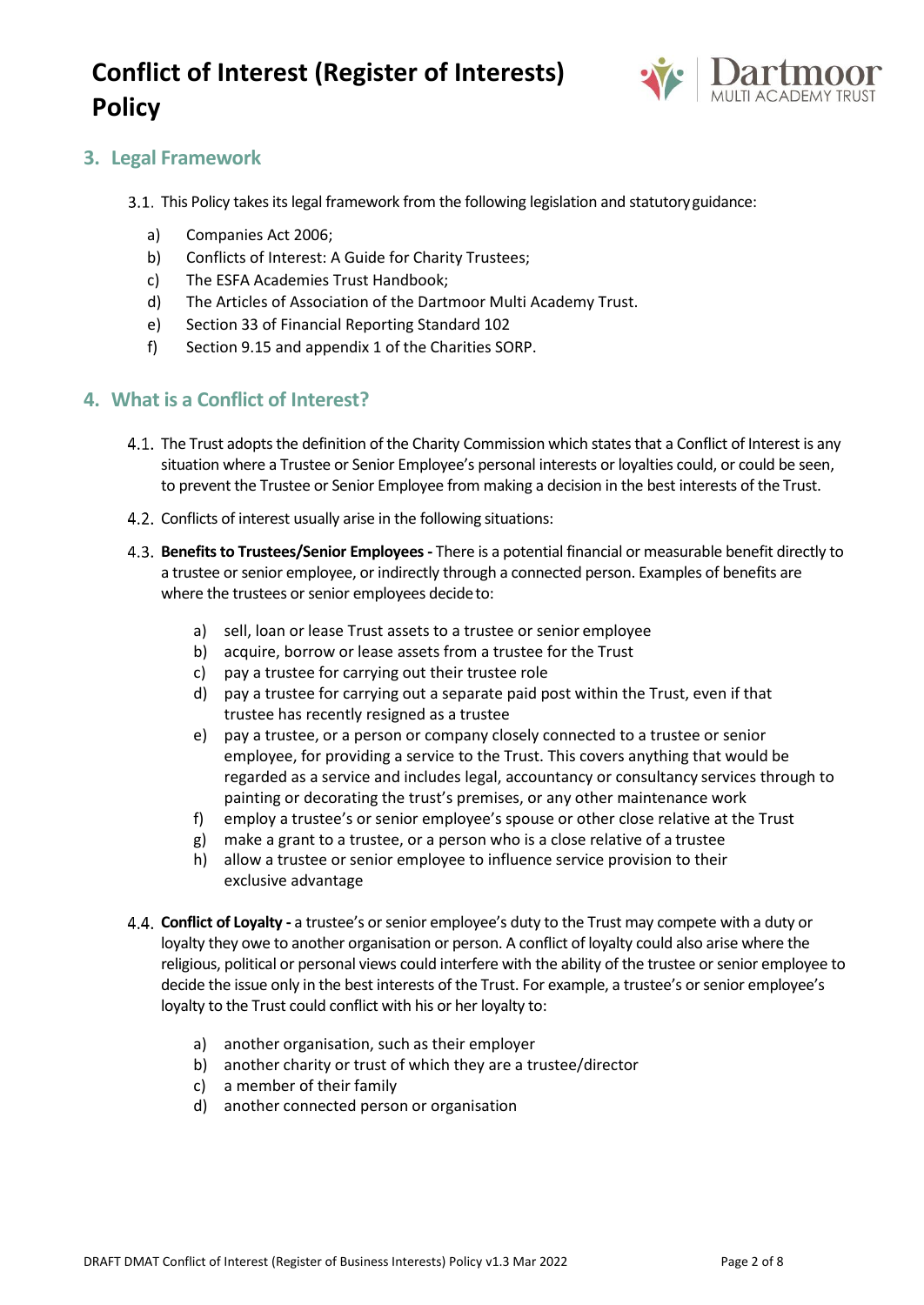

The test is always that there is a conflict of interest if the trustee's or senior employees' other interest could, or could be seen to, interfere with the trustee's or senior employees' ability to decide the issue only in the best interests of the Trust.

### **5. Identifying the Conflict of Interest**

- 5.1. Trustees and Senior Employees are expected to identify any conflicts of interest at an early stage.
- A standard agenda item must be included at the beginning of each Board of Trustee and Trustee Committee Meetings to enable the declaration of any actual or potential conflicts of interest.
- 5.3. If a trustee is uncertain whether or not he or she is conflicted, he or she should err on the side of openness, declaring the issue and discussing it with the othertrustees.
- If a trustee is aware of an undeclared conflict of interest affecting another trustee, they should notify the other trustees or the Chair.
- 5.5. If a conflict of interest is identified outside of a meeting, the Trustee or Senior Employee must complete a Conflict of Interest Form and submit it to the relevant Clerk of the Board of Trustees or Local Governing Body.
- 5.6. On an annual basis, or when a Trustee or Senior Employee joins the Trust, a Conflict of Interest Form must be completed to enable the Register of Interest to be kept up todate.

### **6. Dealing with the Conflict of Interest**

- 6.1. Trustees must consider the conflict of interest so that any potential effect on decision- making is eliminated.
- Where available, legal or governing document requirements on how a conflict of interest must be handled is to be used, however, in serious cases, it can be decided that removing the conflict of interest itself is the most effective way of preventing it from affecting the decision-making.
- Examples of Important legal or governing document requirements are:
	- a) Academies Trust Handbook, Section 5.35 to 5.59 Related party transactions, which deals with goods or services provided by individuals or organisations connected to the Trust and any applicable "at cost" requirements.
	- b) The Trust's Articles of Association, Articles 97-98 and Articles 6.2-6.9 which cover Conflicts of Interest.
- Serious conflicts of interest include, but are not limited to, those which:
	- a) Are so acute and extensive that the Trustee is unable to make their decisions in the best interest of the Trust or could be seen to be unable to do so.
	- b) Are present in significant or high-risk decisions of the Trustees.
	- c) Mean that effective decision-making is regularly undermined or cannot be managed in accordance with the required or best practice approach.
	- d) Are associated with inappropriate Trustee benefit.
- Benefits to Trustees/Senior Employees- Where there is a proposed financial transaction between a Trustee/Senior Employee and the Trust, or any transaction ofarrangement: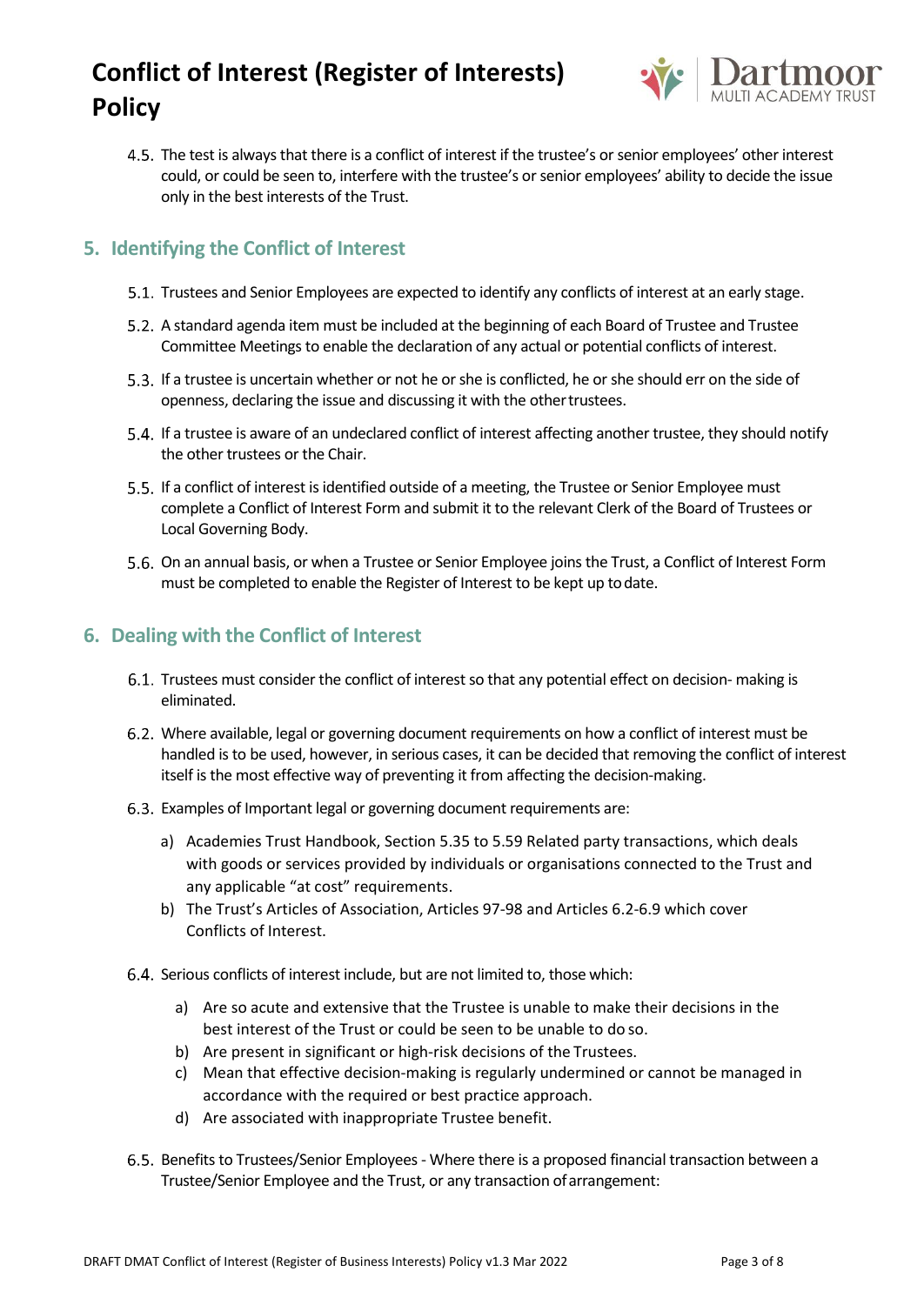

- a) The benefit must be authorised in advance by the Trustee Audit Committee. If there is no Committee meeting planned within the time frame of authorisation being required, then the Chair of the Trustee Audit Committee and one other Audit Trustee can be contacted to authorise the benefit. Where the Chair of the Audit Committee is affected then the Chair of the Trust and one other Audit Trustee must authorise the benefit.
- b) The Trustees and governing body expect the affected Trustee to be absent from any part of any meeting where the issue is discussed or decided.
- c) The affected individual should not vote or be counted in deciding whether a meeting is quorate.
- Conflicts of Loyalty Where there is a conflict of loyalty and the affected Trustee does not stand to gain any benefit and there are no specific governing document or legal provisions about how the conflict of loyalty should be handled, the affected Trustee should declarethe interest. The remainder of the Trustees must then decide what level of participation, if any, is acceptable on the part of the conflicted Trustee. The options might include, but are not limited to, deciding whether the conflicted Trustee:
	- a) Having registered and fully declared the interest, can otherwise participate in the decision.
	- b) Can stay in the meetings where the decision is discussed and made, but not participate.
	- c) Should withdraw from the decision-making process in the way described above.
	- d) If a conflict of interest is raised outside of a meeting and there is no meeting planned within the time frame of the conflict needing to be reviewed, the Chair of the Trust plus one other Trustee or Chair of Governors, plus one Governor, can be contacted to consider the conflict of interest and determine the resolution. If the person affected is the Chair of Governors, then the Chair of the Trustees plus one other Trustee must consider the conflict of interest and determine the resolution. Where the Chair of the Trust is affected then a Member and one other Trustee must consider the conflict of interest and determine the resolution. The resolutions must be recorded on the Conflict of Interest Log.
- 6.7. In deciding which course of action to take regarding a Conflict of Interest, Trustees:
	- a) Must always make their decisions only in the best interest of the Trust
	- b) Should always protect the Trust's reputation and be aware of the impression that their actions and decisions may have on those outside the Trust.
	- c) Should always be able to demonstrate that they have made decisions in the best interest of the Trust and independently of any competing interest.
	- d) Should require the withdrawal of the affected Trustee from any decisions where the Trustee's other interest is relevant to a high risk or controversial Trustee decision or could, or be seen to, significantly affect the Trustee's decision-making at theTrust.
	- e) Can allow the Trustee to participate where the existence of the other interest poses a low risk to the decision-making in the Trust's interest or is likely to only have an insignificant bearing on their approach to an issue.
	- f) Should be aware that the presence of a conflicted Trustee can affect trust, could inhibit free discussion, and might influence decision-making in some way.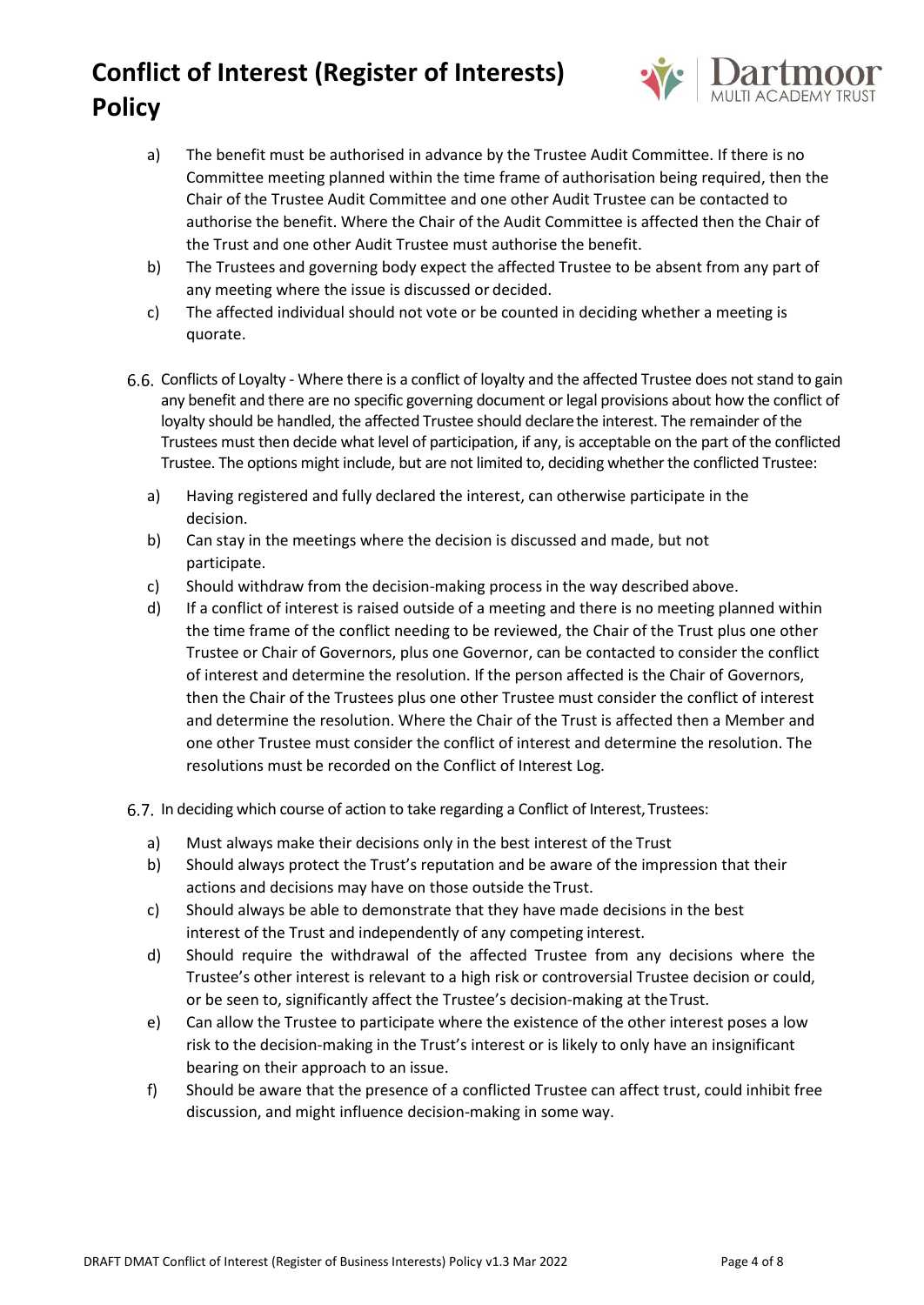

## **7. Recording the Conflict of Interest**

- 7.1. The Trust must keep a Register of Interests for the Board of Trustees, Senior Employees and for each Local Governing Body, which must be published on their websites. This Register of Interest is downloaded from GovernorHub and must be kept up to date through regular review. A standing agenda item at each meeting facilitates as a review.
- 7.2. The Academy Trust Handbook sections 5.45 to 5.48 covers what must be captured in the Register of Interest and what must be published on the website.
- A Declaration of Interest Log must be kept by each Board of Trustees and Local Governing Body, which details the potential conflicts, the discussions and the resolutions. This log is stored in the GovernorHub under each Trustee/Governor's profile.
- 7.4. The Logs will be monitored by the Trustees Audit Committee to ensure that actions forming part of the resolution are appropriate, are following legal requirements and have been implemented correctly.

#### **8. Confidentiality**

8.1. Trustees or Senior Employees cannot use information obtained from the Trust for their own benefit or that of another organisation if it has been obtained in confidence or has special value such as commercial sensitivity.

### **9. Monitoring and Enforcement**

- 9.1. The Trust's Audit Committee will undertake continuous monitoring of its activities and the Trustees/Senior Employees to ensure that any conflicts of interest are identified and mitigated as soon as possible.
- Trustees and Senior Employees who fail to declare an interest and are found to be in conflict with the best interests of the Trust will be expected to explain to the Audit Committee their reasons for their omission.
- 9.3. Members reserve the right to terminate the membership of the relevant Trustee, if they are found to have knowingly and deliberately failed to declare an interest and has brought the Trust into disrepute.
- 9.4. It will be treated as a serious disciplinary matter if a Senior Employee is found to have knowingly and deliberately failed to declare an interest and brought the Trust into disrepute.

### **10.Policy Circulation**

- 10.1This Policy will be published on the Trust's website and included in the Trust's Policy Monitoring Schedule
- 10.2This Policy will be circulated to every Member, Trustee/Director, Governor and Senior Employee by sending an email to the link on the Trust's website on an annual basis and when each new Member, Trustee/Director, Governor and Senior Employee joins theTrust.
- 10.3 The Trustees, in consultation with the Local Academy Committees, are responsible for overseeing, reviewing and organising the revision of the Conflict of Interest Policy.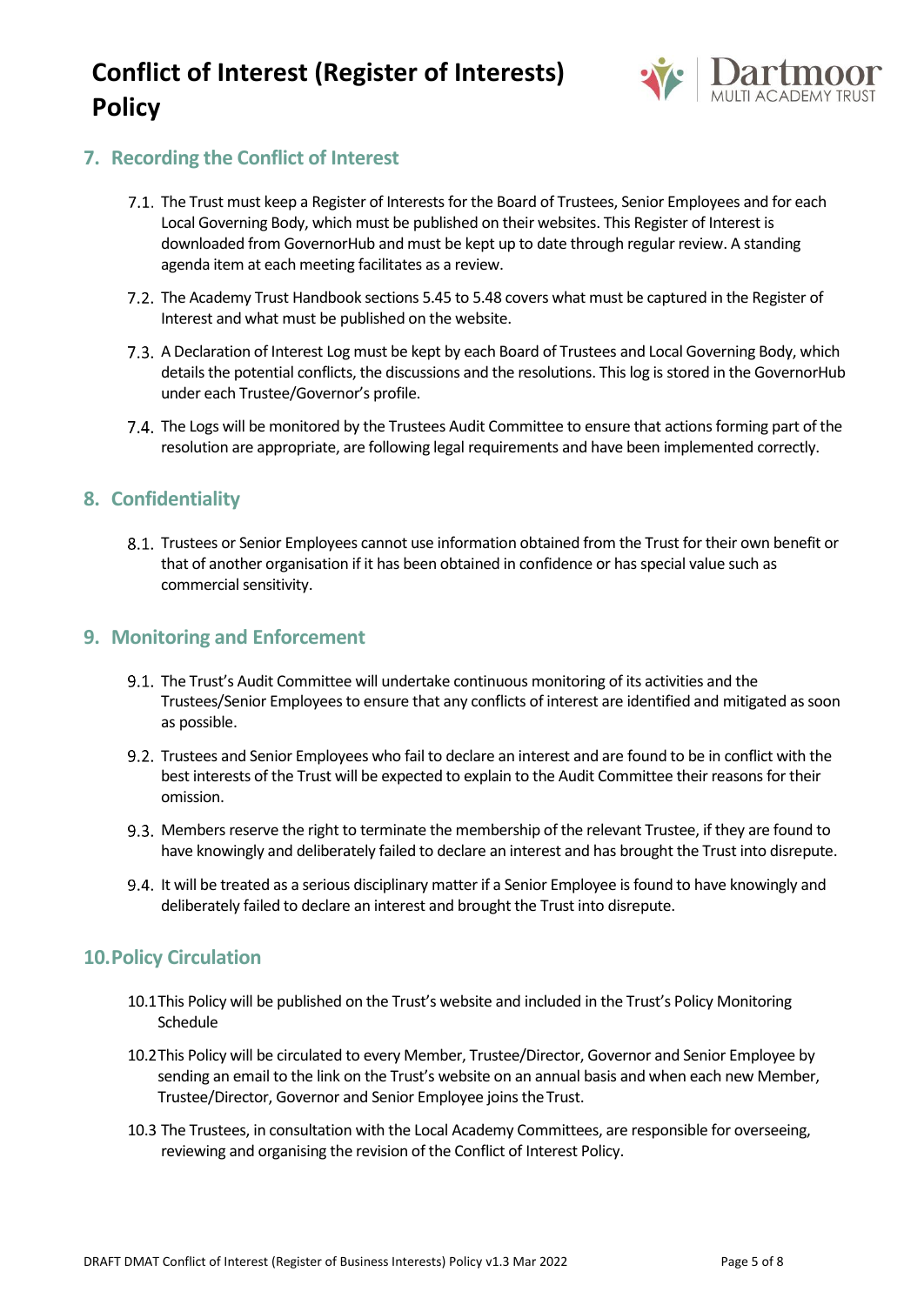

## **Appendix A - Declarations of Interests Form**

Our trust is committed to acting with integrity and impartiality. To this end, we must keep a register of the relevant business and pecuniary interests of members, trustees, local governors and senior employees. We are also required to publish these interests with respect to members, trustees, local governors and the accounting officer.

These interests are anything that might sway your decision making or affect your ability to act in an impartial way. For example, if you:

- Are a trustee or governor at another school or charity
- Work for a company that the school might engage the services of (e.g., a catering or payroll provider, etc.)
- Have a personal relationship with any members, trustees, local governors or employees of the trust (e.g. spouse, partner, relative, etc.)
- Have a partner who supplies services to the school

If you are not sure an interest counts, err on the side of caution and declare it. We ask that you update us whenever your circumstances change so we can ensure our register of interests is accurate.

Governors, trustees and associates are reminded that completion of this form does not remove the requirement upon them to disclose orally any interest at any specific meeting and to leave the meeting for that agenda item.

**A summary of the relevant information declared on this form (and on GovernorHub) will be published on the Trust/school's website to comply with statutory obligations.**

#### **Guidance notes**

Governors and trustees have a legal duty to act only in the best interests of their schools. Where a situation arises in which they cannot do this due to a personal interest they have, steps should be taken to identify, prevent and record the conflict. This ensures governors are acting in the best interests of the school.

Declaring your conflicts of interest is a legal requirement within the School Governance (Roles, Procedures and Allowances) (England) Regulations 2013 and for academies, in the Articles of Association and Academies Trust Handbook. However, making an annual declaration does not remove your requirement to make an oral disclosure of the interest and temporarily leave the meeting, where the interest is relevant to something being discussed.

#### **Pecuniary interests**

Generally, governors should not participate in any discussions in which they may directly or indirectly benefit from a pecuniary interest, except where the relevant authority has authorised this i.e. legislation for maintained schools or articles of association for academies. A direct benefit refers to any personal financial benefit and an indirect benefit refers to any financial benefit you may have by virtue of a relationship to someone who stands to gain from a decision of the governing board. Both direct and indirect interests must be declared.

#### **Non-pecuniary interests (conflicts of loyalty)**

There may be a non-pecuniary interest whereby the governor does not stand to gain any benefit but a declaration should still be made. For example, this might be where a governor has a family member working in the school. While the governor might not benefit personally, their judgment could be impaired if something was brought up that would affect the family member.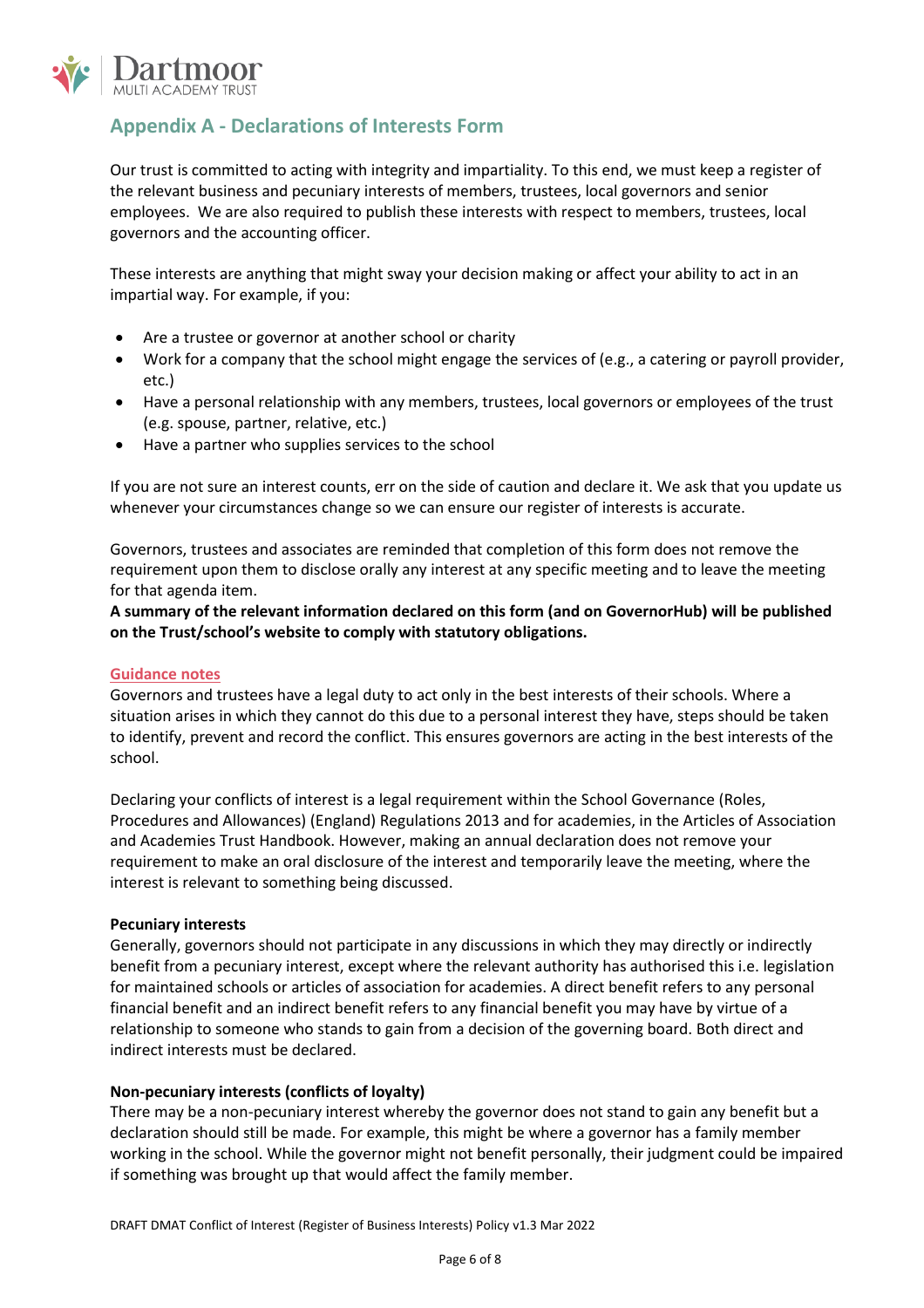

| NAME. | $\sim$ $\sim$<br><b>DATE</b><br>ັ                |  |
|-------|--------------------------------------------------|--|
|       | $\overline{a}$<br>''TMEN'I.<br>жN<br>$^{\prime}$ |  |

#### **Directorships, partnerships or employment**

| <b>NAME OF BUSINESS/ORGANISATION</b> | <b>NATURE OF INTEREST</b> |
|--------------------------------------|---------------------------|
|                                      |                           |
|                                      |                           |
|                                      |                           |

#### **Governor or trustee roles at other educational institutions or charities**

| NAME OF SCHOOL/ESTABLISHMENT/CHARITY | <b>NATURE OF LINK</b> |
|--------------------------------------|-----------------------|
|                                      |                       |
|                                      |                       |
|                                      |                       |

#### **Personal relationships (including spouse/partner and close relatives)**

| <b>NAME OF TRUSTEE, LOCAL</b><br><b>GOVERNOR, MEMBER OR</b><br><b>TRUST EMPLOYEE</b> | <b>NATURE OF THE RELATIONSHIP</b> | <b>NATURE OF THE INTEREST</b><br><b>ARISING FROM THIS</b><br><b>RELATIONSHIP</b> |
|--------------------------------------------------------------------------------------|-----------------------------------|----------------------------------------------------------------------------------|
|                                                                                      |                                   |                                                                                  |
|                                                                                      |                                   |                                                                                  |
|                                                                                      |                                   |                                                                                  |

#### **Relevant business or personal interests of spouse/partner and close relatives**

| <b>NAME</b> | <b>RELATIONSHIP TO YOU</b> | <b>RELEVANT INTEREST</b> |
|-------------|----------------------------|--------------------------|
|             |                            |                          |
|             |                            |                          |
|             |                            |                          |

| SIGNATURE: | -- |  |
|------------|----|--|
|            |    |  |

Notes:

- 1. The form must be completed by the Governor/Trustee/Associate. If there are no relevant interests, record 'NONE' and ensure that all entries are signed and dated.
- 2. Use one form per individual (or more if required).
- 3. Make all entries in ink.